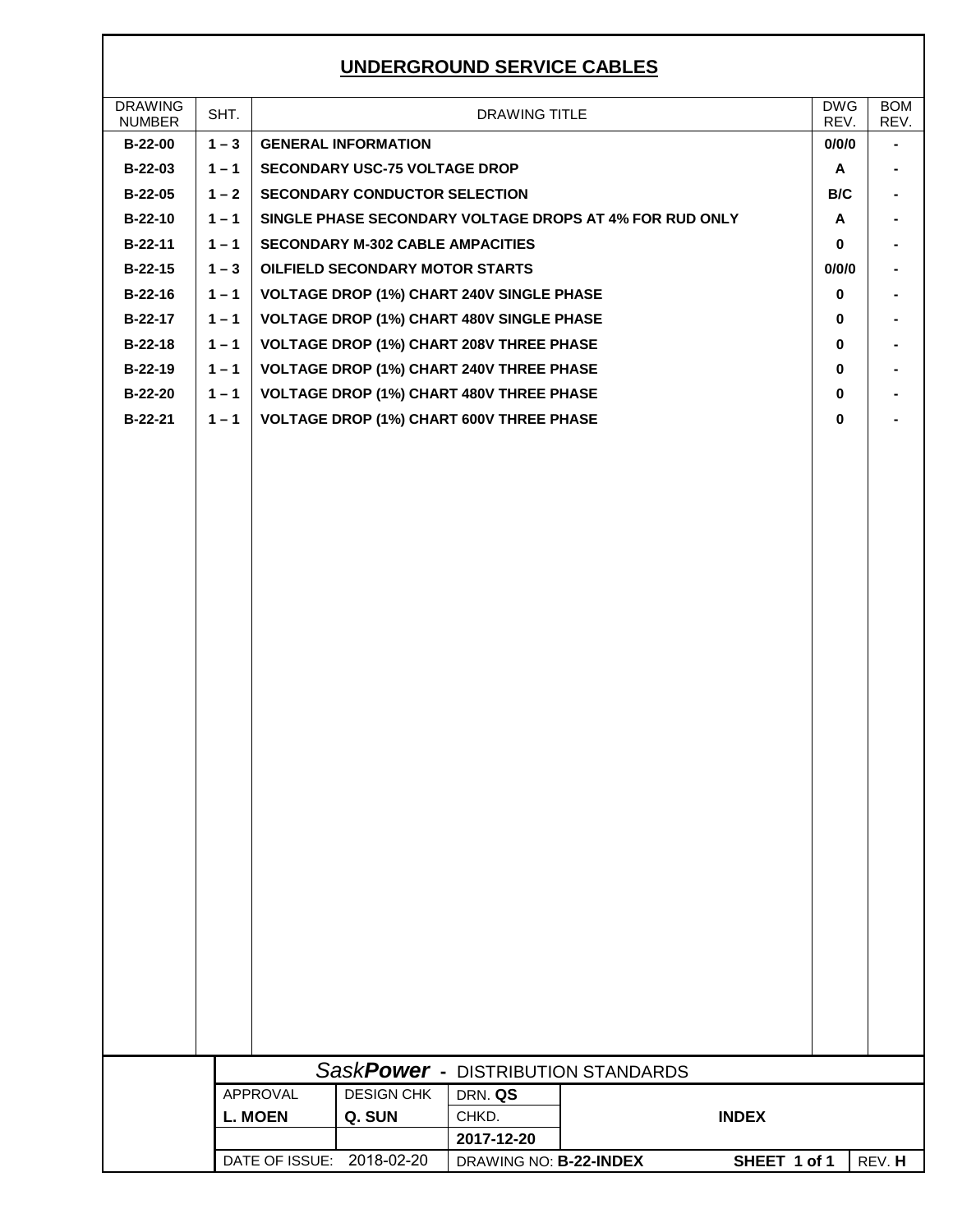|                       |             |                                      |                                                  | UNDERGROUND SERVICE CABLE                                                                                                                               |
|-----------------------|-------------|--------------------------------------|--------------------------------------------------|---------------------------------------------------------------------------------------------------------------------------------------------------------|
|                       |             |                                      |                                                  |                                                                                                                                                         |
|                       |             |                                      |                                                  | 1. A VOLTAGE DROP TABLE AND VOLTAGE DROP CURVES ARE INCLUDED IN THIS SECTION                                                                            |
|                       |             |                                      | ALLOWABLE AMPACITY REFER TO DWG. B-22-11.        | FOR SERVICE VOLTAGES, SINGLE PHASE AND THREE PHASE. FOR THE MAXIMUM                                                                                     |
|                       |             | CURVES FOR DWGS. B-22-16 TO B-22-21. |                                                  | 2. THE FOLLOWING ASSUMPTIONS HAVE BEEN USED FOR DEVELOPING THE VOLTAGE DROP                                                                             |
|                       |             | $(2 \times #4$ IS ON DWG. B-22-16).  |                                                  | A) FOR 2 X #4 CONDUCTOR ALL RETURN CURRENT IS IN THE NEUTRAL                                                                                            |
|                       |             | CIRCUITS IS 0.90.                    |                                                  | B) LOAD POWER FACTOR FOR SINGLE PHASE AND THREE PHASE                                                                                                   |
|                       | IS ZERO.    |                                      |                                                  | C) FOR SINGLE PHASE 3 WIRE CIRCUITS THE NEUTRAL RETURN CURRENT                                                                                          |
|                       |             | NEUTRAL RETURN).                     |                                                  | D) FOR THREE PHASE 4 WIRE CIRCUITS ASSUME BALANCED LOAD (NO                                                                                             |
|                       | THE RUN.    |                                      |                                                  | E) ALL VALUES ARE BASED ON THE TOTAL LOAD BEING AT THE END OF                                                                                           |
|                       |             |                                      |                                                  | F) FOR 2 X #4 CONDUCTOR THE VOLTAGE DROP IS BASED ON LINE TO<br>NEUTRAL (L-N) VOLTAGE OF 120V (DRAWING B-22-16).                                        |
|                       |             |                                      | DROP IS BASED ON THE LINE TO LINE (L-L) VOLTAGE. | G) FOR ALL OTHER VOLTAGE SYSTEMS AND CONDUCTORS THE VOLTAGE                                                                                             |
|                       |             |                                      |                                                  | H) CURVES BASED ON CABLE IMPEDANCE AT 75 DEGREES C.                                                                                                     |
|                       |             |                                      |                                                  | 1) THE CURVES ARE CALCULATED FOR 90% POWER FACTOR BUT MAY ALSO                                                                                          |
|                       |             |                                      |                                                  | BE USED FOR 80% AND 100%. THE VALUES FOR 80% AND 100% POWER                                                                                             |
|                       |             |                                      |                                                  | FACTOR WILL BE WITHIN 10% OF THE VALUES GIVEN IN THE CURVES.                                                                                            |
|                       |             |                                      | THE FOLLOWING RELATIONSHIPS CAN BE USED:         | 3. ALL CURVES ARE BASED ON 1% VOLTAGE DROP. FOR VOLTAGE DROPS OTHER THAN<br>1%, WITH CORRESPONDING DISTANCES FOR A GIVEN CONDUCTOR AND CIRCUIT VOLTAGE, |
|                       |             |                                      |                                                  |                                                                                                                                                         |
|                       |             |                                      |                                                  |                                                                                                                                                         |
|                       |             |                                      |                                                  |                                                                                                                                                         |
|                       |             |                                      |                                                  |                                                                                                                                                         |
|                       |             | Sask <b>Power</b>                    | <b>DISTRIBUTION</b><br>$\overline{\phantom{0}}$  | <b>STANDARDS</b>                                                                                                                                        |
| <b>M.T.S.</b><br>DRN. | DESIGN CHK. | SAFETY APP.                          | APPROVAL                                         |                                                                                                                                                         |
| CHKD.                 |             |                                      |                                                  | GENERAL INFORMATION                                                                                                                                     |
| <b>DATE</b>           | DATE        | DATE                                 | <b>DATE</b>                                      |                                                                                                                                                         |

DRAWING NO. B-22-00

SHEET 1 of 3

REV. 0

DATE OF ISSUE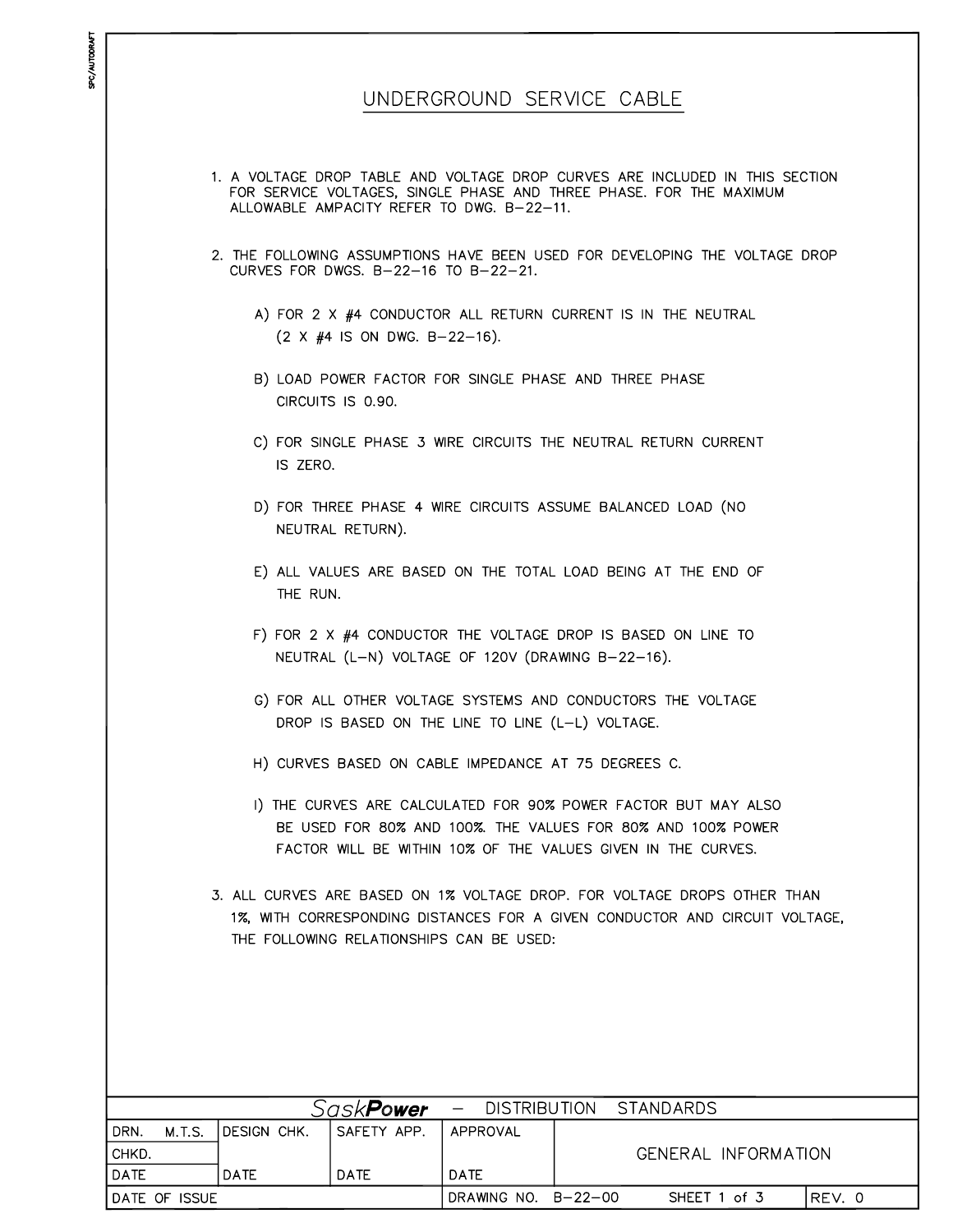**JPC/AUTODRAFT** 

FOR A FIXED LOAD

DISTANCE FOR NEW  $\%$  VD = (DISTANCE FOR 1% VD) x (NEW  $\%$  VD)

FOR A FIXED DISTANCE LOAD FOR NEW  $\%$  VD = (LOAD FOR 1% VD) x (NEW  $\%$  VD)

### **EXAMPLES**

#### EXAMPLE  $#1$

120/240V 1ph 3W SERVICE USING 1/0 AL, 24kV.A LOAD. WHAT MAXIMUM DISTANCE CAN THE RUN BE IF 3.5% VOLTAGE DROP IS ACCEPTABLE?

SOLUTION: USING DRAWING B-22-16 MOVE ALONG THE HORIZONTAL AXIS FINDING 100A (24kV.A). MOVE UP THE CURVE FOR THE 1/0 AL.

DISTANCE FOR 3.5% VD =  $(18.5M) \times (3.5) = 65M$ 

READ TO THE LEFT TO FIND 18.5 METRES FOR 1% VD.

A 65 METRE RUN WOULD RESULT IN A 3.5% LINE TO LINE VOLTAGE DROP.

#### EXAMPLE #2

120/240V 1ph 3W SERVICE USING 1/0 AL, 25 METRES LONG. WHAT MAXIMUM DISTANCE CAN THE RUN BE IF 3.5% VOLTAGE DROP IS ACCEPTABLE?

SOLUTION: USING DRAWING B-22-16 MOVE ALONG THE VERTICAL

AXIS FINDING 25 METRES. MOVE HORIZONTALLY TO INTERCEPT THE CURVE FOR 1/0 AL. READ DOWN TO FIND 75A LOAD FOR 1% VD.

LOAD FOR 3.5% VD =  $(75A) \times (3.5) = 263A$ 

NOTE THAT 263A IS BEYOND THE CURRENT RATING OF 1/0 AL AS SHOWN BY THE VERTICAL LINE AT 235A. THEREFORE THE ANSWER IN THE THIS CASE IS 235A LIMITED BY THE THERMAL LIMIT, NOT VOLTAGE DROP.

| Sask <b>Power</b><br>- DISTRIBUTION STANDARDS |                     |             |                     |  |                     |       |
|-----------------------------------------------|---------------------|-------------|---------------------|--|---------------------|-------|
| DRN.<br>M.T.S.                                | <b>IDESIGN CHK.</b> | SAFETY APP. | APPROVAL            |  |                     |       |
| CHKD.                                         |                     |             |                     |  | GENERAL INFORMATION |       |
| DATE                                          | DATE                | <b>DATE</b> | <b>DATE</b>         |  |                     |       |
| IDATE OF ISSUE                                |                     |             | DRAWING NO. B-22-00 |  | SHEET 2 of 3        | RFV.O |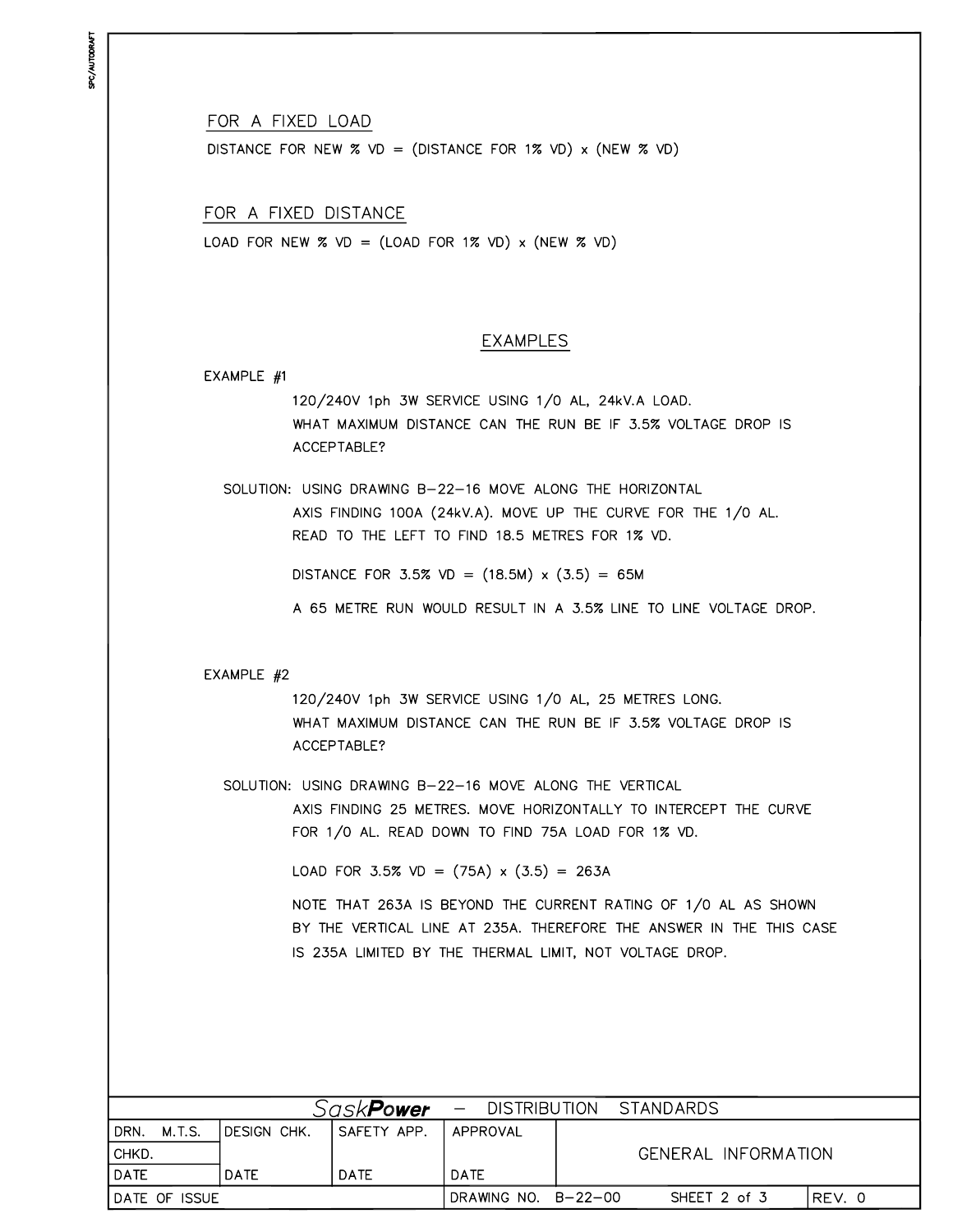VOLTAGE DROP TABLE FOR USC-75 UNDERGROUND CABLE

|           |                                                 | VOLTAGE DROP (VOLTS) PER 1000A.m |                                                  |                          |        |        |  |  |
|-----------|-------------------------------------------------|----------------------------------|--------------------------------------------------|--------------------------|--------|--------|--|--|
|           | SINGLE PHASE LINE TO<br>NEUTRAL OR LINE TO LINE |                                  |                                                  | THREE PHASE LINE TO LINE |        |        |  |  |
| CABLE     | 80% P.F.                                        |                                  | 90% P.F. 100% P.F.  80% P.F.  90% P.F. 100% P.F. |                          |        |        |  |  |
| #4 AL     | 2.9584                                          | 3.2634                           | 3.4946                                           |                          |        |        |  |  |
| $#2$ AL   | 1.8117                                          | 1.9846                           | 2.0966                                           | 1.5780                   | 1.7252 | 1.8157 |  |  |
| $1/0$ AL  | 1.1815                                          | 1.2785                           | 1.3180                                           | 1.0322                   | 1.1138 | 1.1414 |  |  |
| AL<br>4/0 | 0.6462                                          | 0.6794                           | 0.6584                                           | 0.7982                   | 0.5949 | 0.5702 |  |  |
| 350 AL    | 0.4325                                          | 0.4415                           | 0.3992                                           | 0.3847                   | 0.3897 | 0.3457 |  |  |
| 500 AL    | 0.3346                                          | 0.3325                           | 0.2804                                           | 0.2988                   | 0.2945 | 0.2428 |  |  |
|           |                                                 |                                  |                                                  |                          |        |        |  |  |

SOURCE: CANADA WIRE AND CABLE

TO DETERMINE VOLTAGE DROP, TAKE THE CIRCUIT LENGTH (IN METRES), MULTIPLY IT BY THE EXPECTED MAXIMUM CURRENT (IN AMPERES), DIVIDE BY 1000, THEN MULTIPLY THIS BY THE APPROPRIATE FACTOR IN THE ABOVE TABLE. THE RESULT WILL BE THE EXPECTED VOLTAGE DROP (IN VOLTS). TO DETERMINE THE % VOLTAGE DROP, DIVIDE THE VOLTAGE DROP BY THE APPROPRIATE VOLTAGE. (SEE EXAMPLES)

THIS TABLE IS BASED ON ALUMINUM CONDUCTOR IMPEDANCES AT A TEMPERATURE OF 75 DEG. C.

#### **EXAMPLES**

1. 120/240V RESIDENTIAL SERVICE, 100 AMP MAIN, 50M OF 1/0 AL 1 PH WHAT IS THE % VOLTAGE DROP FOR 240V?

ASSUME 90% P.F. FOR RESIDENTIAL SERVICES. THEREFORE 100 x 50/1000 = 5.0 FROM THE TABLE FOR SINGLE PHASE 1/0 AL 90% P.F., THE FACTOR IS 1.2785. THE VOLTAGE DROP = 5.0 x 1.2785 = 6.4 VOLTS. THE PERCENT VOLTAGE DROP  $= 6.4 \sqrt{240} = 2.7\%$ 

2. 347/600V THREE PHASE COMMERCIAL SERVICE, EXPECTED PEAK CURRENT 300 AMP, 80% P.F., BALANCED LOAD, 75M OF 500 KCMIL AL 3PH. WHAT IS % VOLTAGE DROP FOR 600V?

300 x 75/1000 = 22.5. FROM TABLE FOR THREE PHASE 500 KCMIL AL 80% P.F. THE FACTOR IS 0.2988. THE VOLTAGE DROP =  $22.5 \times 0.2988 = 6.7$  VOLTS (LINE TO LINE). THE PERCENTAGE VOLTAGE DROP =  $6.7V/600V = 1.1\%$ .

3. 347/600 V THREE PHASE TRANSFORMER SUPPLYING A 347 V SINGLE PHASE (LINE TO NEUTRAL) LOAD, EXPECTED CURRENT 200 AMP AT 100% P.F., 200M OF 350KCMIL AL 1PH. WHAT IS % VOLTAGE DROP?

200 x 200/1000 = 40. FROM THE TABLE FOR SINGLE PHASE 350 KCMIL AL AT 100% P.F., THE FACTOR IS 0.3992. THE VOLTAGE DROP IS 40 x 0.3992 = 16 VOLTS (LINE TO NEUTRAL). THE PERCENTAGE VOLTAGE DROP IS 6.7V/347V =  $4.6\%$ 

|                | Sask <b>Power</b> |                     | - DISTRIBUTION STANDARDS |                     |  |
|----------------|-------------------|---------------------|--------------------------|---------------------|--|
| M.T.S.<br>DRN. | IDESIGN CHK.      | SAFETY APP.         | APPROVAL                 |                     |  |
| CHKD.          |                   |                     |                          | GENERAL INFORMATION |  |
| DATE           | DATE              | <b>DATE</b>         | DATE                     |                     |  |
| DATE OF ISSUE  |                   | DRAWING NO. B-22-00 | SHEET 3 of 3             | IREV. 0             |  |

**JPC/AUTODRAFT**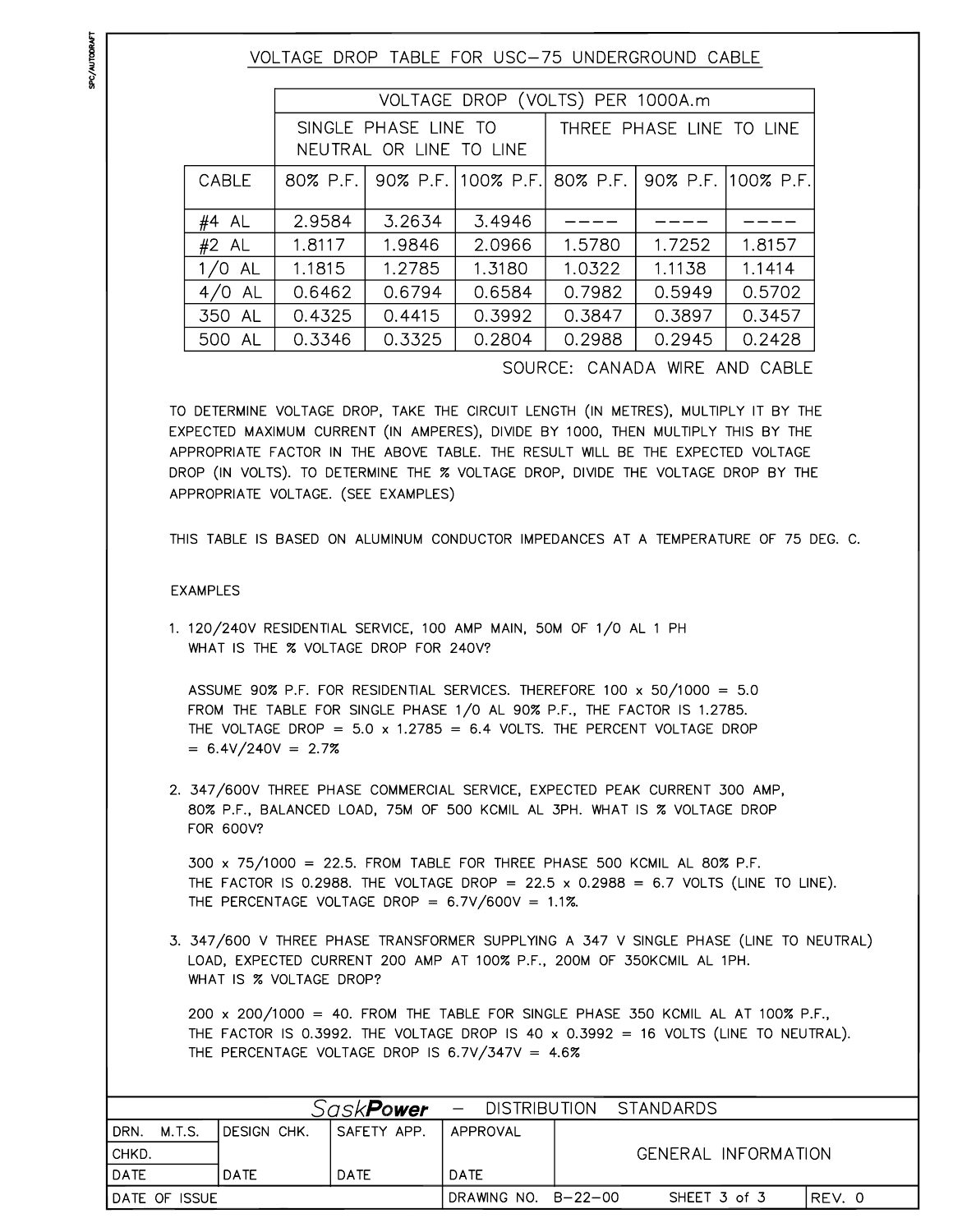## **MAXIMUM UNDERGROUND SERVICE DISTANCE**

| <b>SINGLE PHASE SERVICE</b> |                   |                     |              |              |  |  |  |  |
|-----------------------------|-------------------|---------------------|--------------|--------------|--|--|--|--|
| <b>ENTRANCE SIZE</b>        | <b>WIRE SIZE</b>  | <b>AMPACITY (A)</b> | 120/240V (m) | 240/480V (m) |  |  |  |  |
|                             | $#2$ AL           | 150                 | 60           | 121          |  |  |  |  |
|                             | $1/0$ AL          | 200                 | 94           | 188          |  |  |  |  |
| 100A                        | 4/0 AL            | 305                 | 177          | 353          |  |  |  |  |
|                             | 350 MCM *         | 420                 | 272          | 543          |  |  |  |  |
|                             | 500 MCM *         | 520                 | 361          | 722          |  |  |  |  |
|                             | $1/0$ AL          | 200                 | 47           | 94           |  |  |  |  |
| 200A                        | $4/0$ AL          | 305                 | 88           | 176          |  |  |  |  |
|                             | 350 MCM *         | 420                 | 136          | 271          |  |  |  |  |
|                             | 500 MCM *         | 520                 | 181          | 361          |  |  |  |  |
|                             | 350 MCM           | 420                 | 68           | 136          |  |  |  |  |
| 400A                        | $2 \times 4/0$ AL | 488                 | 88           | 176          |  |  |  |  |
|                             | 500 MCM           | 520                 | 90           | 180          |  |  |  |  |
| 600A                        | 2 x 350 MCM       | 672                 | 91           | 181          |  |  |  |  |
|                             | 2 x 500 MCM       | 832                 | 120          | 241          |  |  |  |  |
|                             | 2 x 500 MCM       | 832                 | 90           | 180          |  |  |  |  |
| 800A                        | 3 x 500 MCM       | 1092                | 135          | 271          |  |  |  |  |

### **THREE PHASE SERVICE**

| <b>ENTRANCE SIZE</b>     | <b>WIRE SIZE</b> | <b>AMPACITY (A)</b> | 120/208V (m) | 277/480V (m) | 347/600V (m) |
|--------------------------|------------------|---------------------|--------------|--------------|--------------|
|                          | #2 AL            | 135                 | 60           | 139          | 174          |
|                          | $1/0$ AL         | 180                 | 96           | 216          | 269          |
| 100A                     | 4/0 AL           | 265                 | 175          | 403          | 504          |
|                          | 350 MCM          | 365                 | 267          | 616          | 770          |
|                          | <b>500 MCM</b>   | 445                 | 353          | 815          | 1019         |
|                          | $4/0$ AL         | 265                 | 87           | 202          | 252          |
| 200A                     | 350 MCM          | 365                 | 133          | 308          | 385          |
|                          | 500 MCM          | 445                 | 177          | 408          | 509          |
| 400A                     | <b>500 MCM</b>   | 445                 | 88           | 204          | 255          |
| 600A                     | 2 x 350 MCM      | 584                 | 89           | 205          | 257          |
|                          | 2 x 500 MCM      | 712                 | 118          | 272          | 340          |
| 800A                     | 3 x 500 MCM      | 935                 | 132          | 306          | 382          |
| <b>640A (SEE NOTE 3)</b> | 2 x 500 MCM      | 712                 | 110          | 255          | 318          |

### BOTH TABLES BASED ON:

5% VOLTAGE DROP, 75°C MAXIMUM CONDUCTOR TEMPERATURE, CABLES TOUCHING, BALANCED LOAD, DEPTH OF BURIAL 0.6m, SOIL THERMAL RESISTIVITY 90°C-cm/W. DIRECT BURIED, 100% LF (LOAD FACTOR) BASED ON 8 TO 24 HOUR CONTINUOUS LOAD, 90% POWER FACTOR, ENTRANCE LOADED TO 100% OF RATED ENTRANCE SIZE. SERVICE DISTANCE IS FROM TRANSFORMER TERMINALS TO CUSTOMER CONNECTION POINT.

NOTE:

- 1. \*- REQUIRES A LARGER SPLITTER ON CUSTOMERS ENTRANCE.
- 2. FOR OIL FIELD INSTALLATIONS, OR OTHER CABLE COMBINATIONS, CONTACT DISTRIBUTION ENGINEERING.
- 3. WHERE CABLE AMPACITY IS LESS THAN THE ENTRANCE SIZE, THE BREAKER SHALL BE SIZED AT OR BELOW THE ALLOWABLE CABLE AMPACITY TO AVOID DAMAGING THE CABLES. (FOR EXAMPLE: AN 800A SERVICE ENTRANCE WITH AN 80% RATED BREAKER HAS A TRIP SETTING OF 640A. IN THIS SCENARIO, 2 RUNS OF 500MCM MAY BE CHOSEN.)

FOR EASE OF CALCULATIONS, THE ENTRANCE SIZE AMPACITY IS USED TO DETERMINE THE MINIMUM CONDUCTOR SIZE AND MAXIMUM RUN LENGTHS IN THE TABLES, WHICH WOULD BE WORST CASE. WHERE POSSIBLE, THE CONDUCTOR SIZES LISTED IN THE TABLES SHALL BE USED. 4. FOR CABLE AMPACITIES IN DUCT, REFER TO B-22-11.

| SaskPower - DISTRIBUTION STANDARDS                                             |                   |                            |  |              |        |  |  |  |
|--------------------------------------------------------------------------------|-------------------|----------------------------|--|--------------|--------|--|--|--|
| APPROVAL                                                                       | <b>DESIGN CHK</b> | DRN. ARU                   |  |              |        |  |  |  |
| <b>SECONDARY USC-75</b><br>A. UHREN<br>L. MOEN<br>CHKD.<br><b>VOLTAGE DROP</b> |                   |                            |  |              |        |  |  |  |
|                                                                                |                   | 2016-12-28                 |  |              |        |  |  |  |
| DATE OF ISSUE:                                                                 | 2017/05/03        | DRAWING NO: <b>B-22-03</b> |  | SHEET 1 of 1 | REV. A |  |  |  |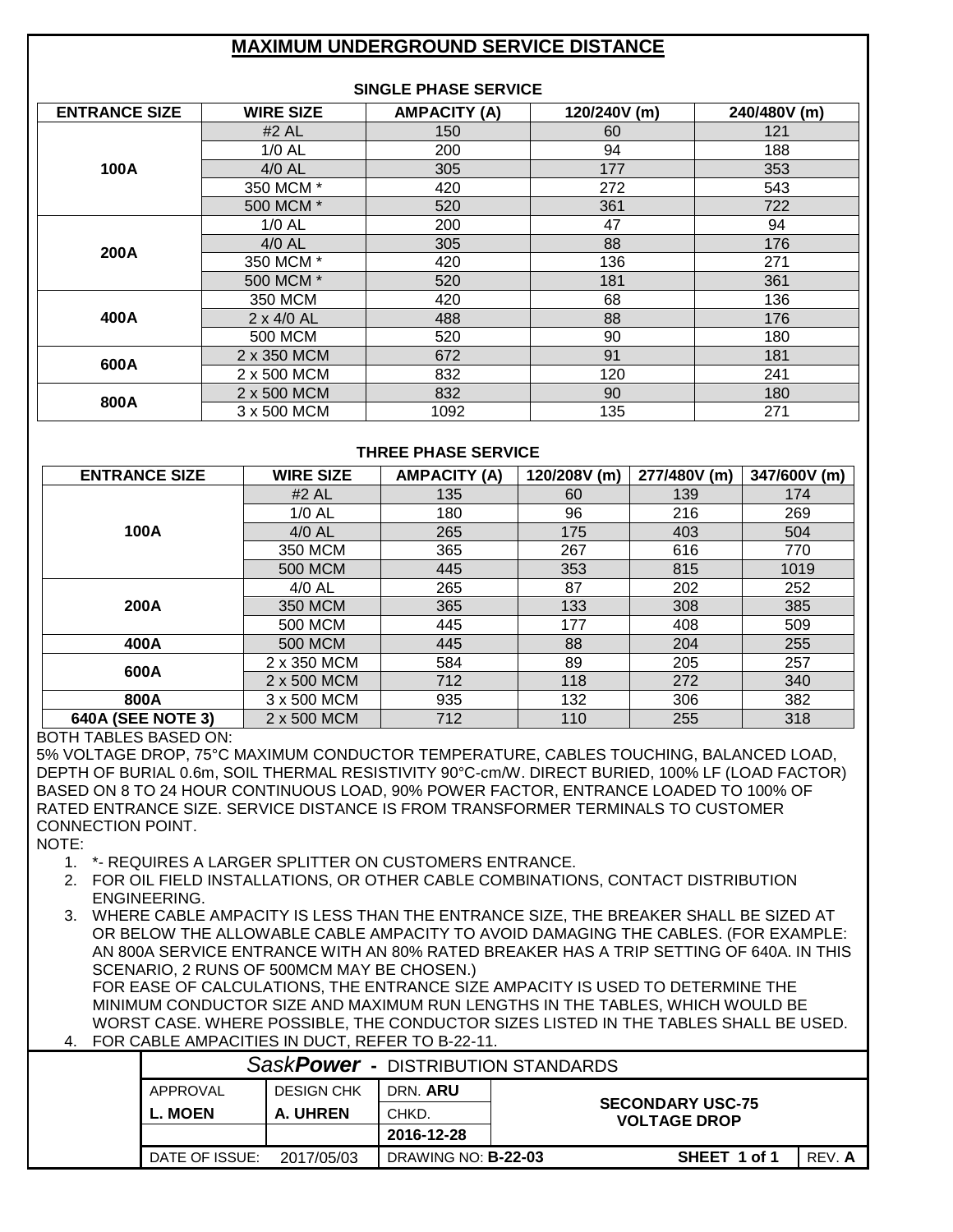UNDERGROUND SECONDARY CONDUCTOR SELECTION

DESCRIPTION

### CODE NUMBER

|               | 600V SERVICE ENTRANCE CONCENTRIC NEUTRAL OVERALL JACKET                                                                                                                        |                   |                     |                  |                                                                                                    |        |
|---------------|--------------------------------------------------------------------------------------------------------------------------------------------------------------------------------|-------------------|---------------------|------------------|----------------------------------------------------------------------------------------------------|--------|
|               | $1 \times #8$ Cu - $1 \times #8$ Cu NEUTRAL<br>$2 \times 42$ Cu - 1 x $44$ Cu NEUTRAL<br>$2 \times 1/0$ AL $- 1 \times 44$ Cu NEUTRAL<br>$2 \times 1/0$ Cu - 1 x #4 Cu NEUTRAL |                   |                     |                  | $2 - 92 - 78$<br>$2 - 92 - 86$<br>$2 - 92 - 87$<br>$2 - 92 - 93$                                   |        |
|               | 600V TWU SINGLE CONDUCTOR                                                                                                                                                      |                   |                     |                  |                                                                                                    |        |
|               | #6 CU<br>$#4$ CU<br>$#2$ CU<br>$1/0$ CU<br>$3/0$ CU<br>$4/0$ CU                                                                                                                |                   |                     |                  | $2 - 95 - XX$<br>$2 - 95 - XX$<br>$2 - 95 - XX$<br>$2 - 96 - XX$<br>$2 - 96 - 39$<br>$2 - 96 - 41$ |        |
|               | 600V SINGLE CONDUCTOR WITH PVC JACKET                                                                                                                                          |                   |                     |                  |                                                                                                    |        |
|               | 350 kcmil AL (USE WITH 2-96-46 FOR 3Ø)<br>500 kcmil AL (USE WITH 2-96-48 FOR 30)                                                                                               |                   |                     |                  | $2 - 93 - 35$<br>$2 - 93 - 50$                                                                     |        |
|               | 600V TRIPLEX CABLE                                                                                                                                                             |                   |                     |                  |                                                                                                    |        |
|               | $2 \times 4/0$ AL - 1 x 2/0 AL<br>$2 \times 350$ kcmil AL - 1 x 3/0 AL<br>$2 \times 500$ kcmil AL - 1 x 4/0 AL                                                                 |                   |                     |                  | $2 - 96 - 44$<br>$2 - 96 - 46$<br>$2 - 96 - 48$                                                    |        |
|               | 1000 V XLPE Cu CONCENTRIC NEUTRAL PVC JACKET                                                                                                                                   |                   |                     |                  |                                                                                                    |        |
|               | $3 \times 1/0$ AL<br>$2 \times 3/0$ AL<br>$3 \times 3/0$ AL<br>$2 \times 500$ kcmil AL<br>3 x 500 kcmil AL                                                                     |                   |                     |                  | $2 - 92 - 79$<br>$2 - 92 - 80$<br>$2 - 92 - 81$<br>$2 - 92 - 82$<br>$2 - 92 - 83$                  |        |
|               | FOR SPLICING SEE B-36-XX<br>FOR AMPACITY SEE C-26-04                                                                                                                           |                   |                     |                  |                                                                                                    |        |
|               |                                                                                                                                                                                |                   |                     |                  | MAINTENANCE ONI Y                                                                                  |        |
| SCALE: N.T.S. |                                                                                                                                                                                |                   |                     |                  | ALL DIMENSIONS ARE IN MILLIMETRES UNLESS OTHERWISE INDICATED                                       |        |
|               |                                                                                                                                                                                | Sask <b>Power</b> | <b>DISTRIBUTION</b> | <b>STANDARDS</b> |                                                                                                    |        |
| DRN.          | <b>DESIGN CHK.</b>                                                                                                                                                             | SAFETY APP.       | APPROVAL            |                  |                                                                                                    |        |
| CHKD.         |                                                                                                                                                                                |                   |                     |                  | SECONDARY CONDUCTOR SELECTION                                                                      |        |
| DATE          | <b>DATE</b>                                                                                                                                                                    | <b>DATE</b>       | DATE                |                  |                                                                                                    |        |
| DATE OF ISSUE |                                                                                                                                                                                |                   | DRAWING NO. B-22-05 |                  | SHEET 1 of 2                                                                                       | REV. B |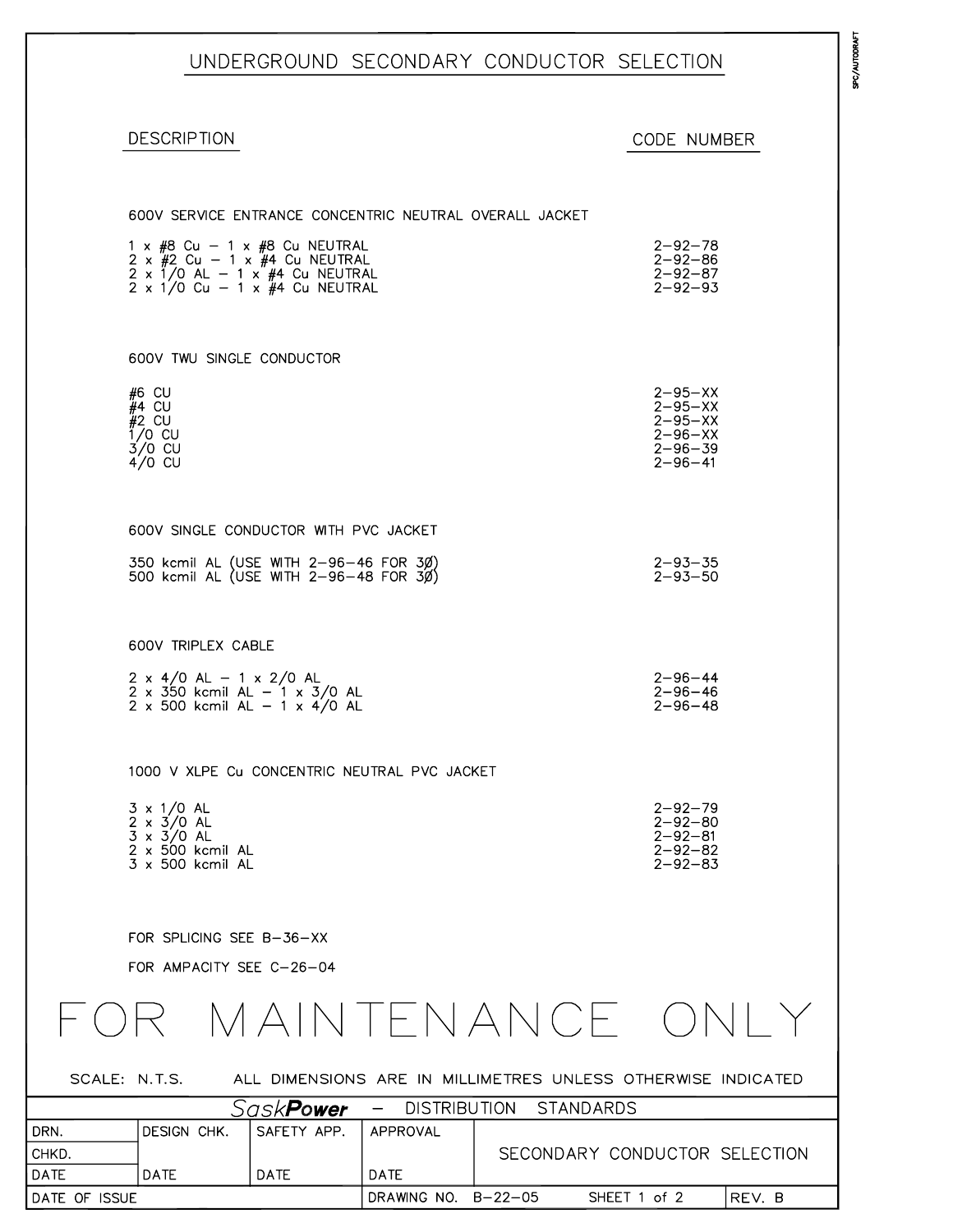## SECONDARY USC-75/USE190 CONDUCTOR SELECTION

ALL SECONDARY CONDUCTORS NOW IN USE ARE TO BE ELECTRIC UTILITY GRADE USC-75/<br>USE190 CABLES WHICH ARE 600 VOLT, COMPACT ALUMINUM CONDUCTORS, RATED 75 OR 90 DEGREE C, WITH FULL SIZE NEUTRALS.

URBAN RESIDENTIAL SERVICE CABLES ARE NOW TO BE USEI90, 600 VOLT, COMPACT ALUMINUM CONDUCTORS RATED 90 DEGREES C, WITH FULL SIZE NEUTRALS AND A GROUND CONDUCTOR.

INSULATION IS POLYETHYLENE (PE), CROSS-LINKED PLOYETHYLENE (XLPE), OR ETHYLENE RUBBER (EP), WITH A JACKET OF POLYVINYL CHLORIDE (PVC) OVER EACH INDIVIDUALLY INSULATED CONDUCTOR.

THE JACKETS ARE COLOURED WHITE, BLACK, RED, AND BLUE IN THIS SEQUENCE DEPENDING WHETHER IT IS A 2, 3, OR 4 CONDUCTOR CABLE ASSEMBLY.

| <b>APPLICATION</b>                    | <b>DESCRIPTION</b>      | CODE          |
|---------------------------------------|-------------------------|---------------|
|                                       |                         |               |
| STREET LIGHTS                         | 2 $\times$ #4           | $2 - 94 - 51$ |
|                                       |                         |               |
| RURAL RESIDENTIAL                     | $3 \times 1/0$          | $2 - 94 - 64$ |
| & FARM SERVICES                       | $3 \times 4/0$          | $2 - 94 - 66$ |
|                                       |                         |               |
| URBAN                                 | $3 \times 1/0 + #4$ GRD | $2 - 93 - 64$ |
| <b>RESIDENTIAL</b>                    | $3 \times 4/0 + #4$ GRD | $2 - 93 - 66$ |
|                                       |                         |               |
| OILFIELD SERVICES                     | $3 \times \#2$          | $2 - 94 - 62$ |
|                                       | $3 \times 1/0$          | $2 - 94 - 64$ |
|                                       | $3 \times 4/0$          | $2 - 94 - 66$ |
|                                       | $4 \times #2$           | $2 - 94 - 82$ |
|                                       | $4 \times 1/0$          | $2 - 94 - 84$ |
|                                       | $4 \times 4/0$          | $2 - 94 - 86$ |
|                                       |                         |               |
| DISTRIBUTION                          | $3 \times 4/0$          | $2 - 94 - 66$ |
| (INCLUDES GENERAL<br>& LONG SERVICES) | 3 x 350 kcmil           | $2 - 94 - 67$ |
|                                       | 3 x 500 kcmil           | $2 - 94 - 68$ |
|                                       | $4 \times 4/0$          | $2 - 94 - 86$ |
|                                       | $4 \times 350$ kcmil    | $2 - 94 - 87$ |
|                                       | 4 x 500 kcmil           | $2 - 94 - 88$ |

ALL REFERENCES IN TABLES TO 2-94-64 ALSO APPLY TO 2-93-64, AND ALL REFERENCES TO 2-94-66 ALSO APPLY TO 2-93-66.

|                                  | <b>SaskPower</b> - DISTRIBUTION STANDARDS |                      |                               |              |        |  |  |  |
|----------------------------------|-------------------------------------------|----------------------|-------------------------------|--------------|--------|--|--|--|
| <b>IAPPROVAL</b>                 | IDESIGN CHK.                              | IDRN. F.GOTANAI      |                               |              |        |  |  |  |
| L.MOEN                           | L.MOEN.                                   | ICHKD.               | SECONDARY CONDUCTOR SELECTION |              |        |  |  |  |
|                                  |                                           | $12017 - 11 - 23$    |                               |              |        |  |  |  |
| <b>IDATE OF ISSUE 2018-02-20</b> |                                           | IDRAWING NO. B-22-05 |                               | SHEET 2 of 2 | IREV.C |  |  |  |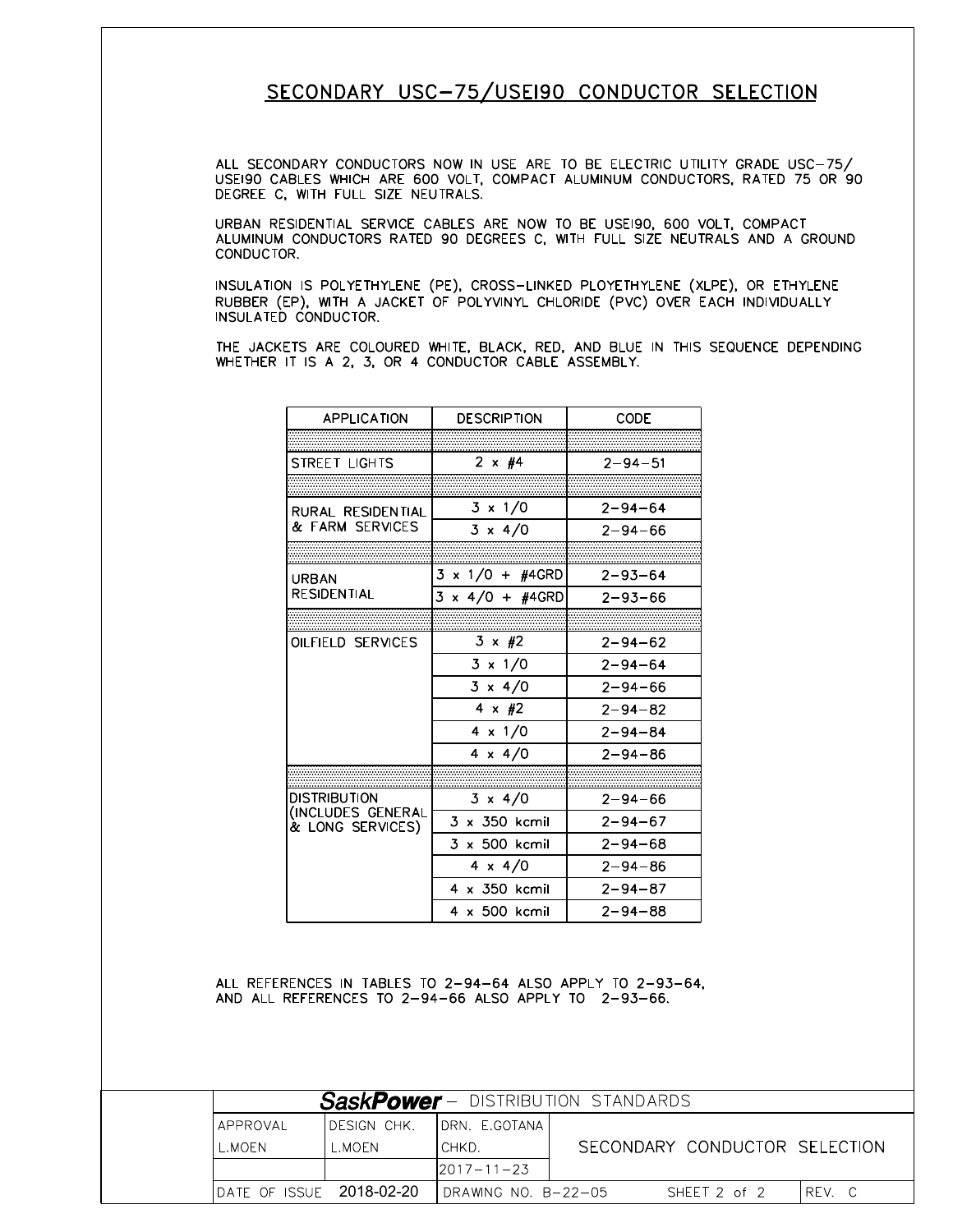# MAXIMUM SECONDARY CABLE LENGTHS

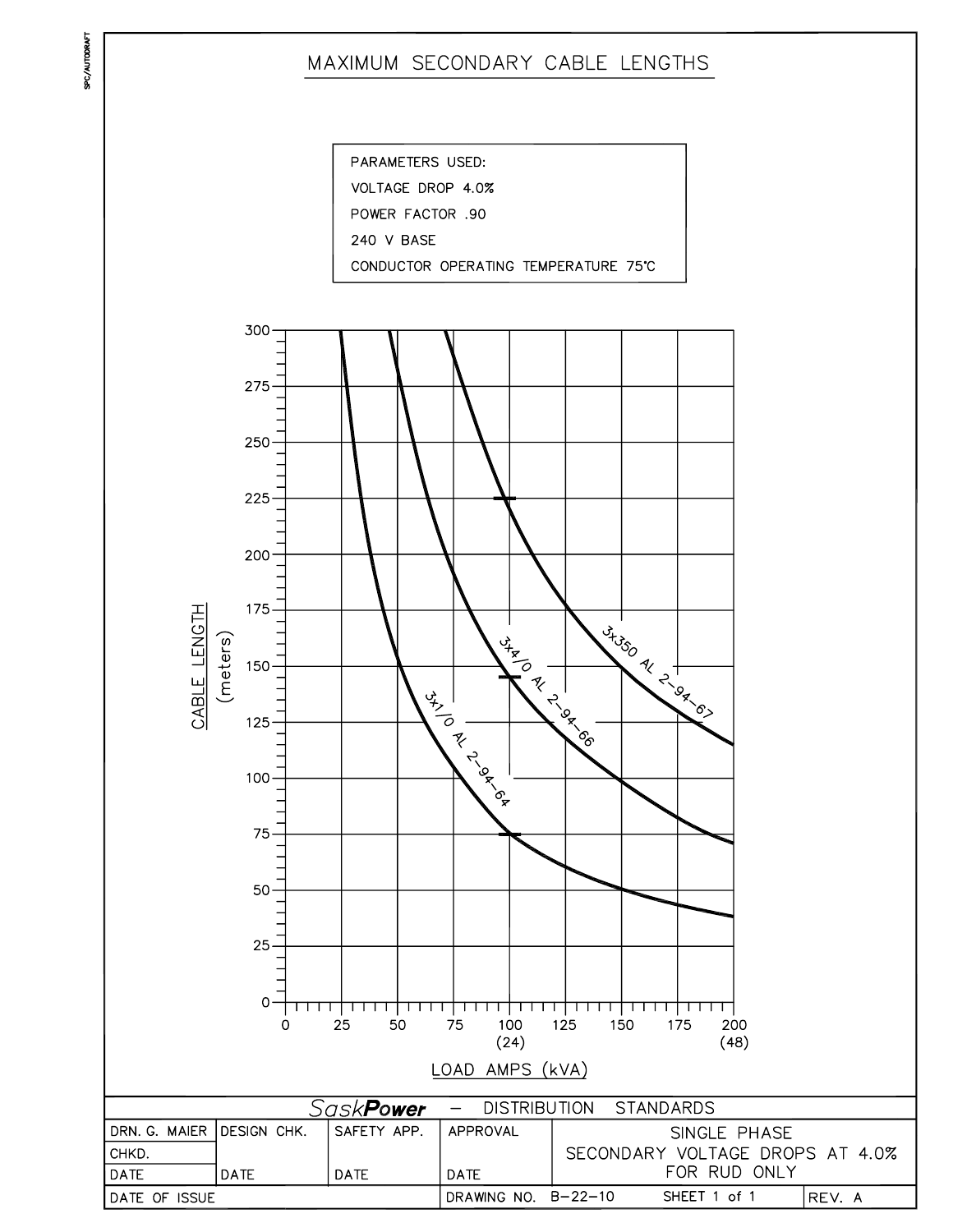| <b>SECONDARY M-302 CABLE AMPACITIES</b> |                                                            |                                                                                                                                                                               |                            |  |                                         |                                                                                                 |
|-----------------------------------------|------------------------------------------------------------|-------------------------------------------------------------------------------------------------------------------------------------------------------------------------------|----------------------------|--|-----------------------------------------|-------------------------------------------------------------------------------------------------|
| <b>CONDUCTOR</b>                        |                                                            | DIRECT BURIED** (10°C Ambient)                                                                                                                                                |                            |  |                                         | DUCT BURIED** (10°C Ambient)                                                                    |
| CODE                                    | <b>DESCRIPTION</b>                                         | Residential<br>75% LF Amps                                                                                                                                                    | Commercial<br>100% LF Amps |  | Residential<br>75% LF Amps              | Commercial<br>100% LF Amps                                                                      |
| $2 - 94 - 51$                           | $2 \times #4$                                              | ⊷                                                                                                                                                                             | 145                        |  |                                         |                                                                                                 |
| 2-94-62                                 | $3 \times \text{\#2}$                                      | 175                                                                                                                                                                           | 150                        |  | 140                                     | 130                                                                                             |
| 2-94-64                                 | $3 \times 1/0$                                             | 235                                                                                                                                                                           | 200                        |  | 185                                     | 175                                                                                             |
| 2-94-66                                 | $3 \times 4/0$                                             | 360                                                                                                                                                                           | 305                        |  | 285                                     | 270                                                                                             |
| 2-94-67                                 | 3 x 350                                                    | 510                                                                                                                                                                           | 420                        |  | 415                                     | 380                                                                                             |
| 2-94-68                                 | $3 \times 500$                                             | 640                                                                                                                                                                           | 520                        |  | 500                                     | 435                                                                                             |
| 2-94-82                                 | 4 x #2                                                     | 160                                                                                                                                                                           | 135                        |  | 110                                     | 105                                                                                             |
| 2-94-84                                 | $4 \times 1/0$                                             | 210                                                                                                                                                                           | 180                        |  | 150                                     | 145                                                                                             |
|                                         |                                                            |                                                                                                                                                                               |                            |  |                                         |                                                                                                 |
| 2-94-86                                 | $4 \times 4/0$                                             | 320                                                                                                                                                                           | 265                        |  | 230                                     | 220                                                                                             |
| 2-94-87                                 | 4 x 350                                                    | 450                                                                                                                                                                           | 365                        |  | 335                                     | 315                                                                                             |
| 2-94-88                                 | 4 x 500                                                    | 555                                                                                                                                                                           | 445                        |  | 440                                     | 410                                                                                             |
| <b>CONDUCTOR</b>                        | <b>DESCRIPTION</b>                                         | DUCT IN AIR (30°C Ambient)                                                                                                                                                    | Commercial                 |  |                                         | DUCT IN AIR*** (40°C Ambient)<br>Commercial                                                     |
| CODE                                    |                                                            |                                                                                                                                                                               | 100% LF Amps               |  |                                         | 100% LF Amps                                                                                    |
| $2 - 94 - 51$                           | $2 \times #4$                                              |                                                                                                                                                                               |                            |  |                                         |                                                                                                 |
| 2-94-62                                 | $3 \times #2$                                              |                                                                                                                                                                               | 110                        |  |                                         | 95                                                                                              |
| 2-94-64                                 | $3 \times 1/0$                                             |                                                                                                                                                                               | 145                        |  |                                         | 130                                                                                             |
| 2-94-66                                 | $3 \times 4/0$                                             |                                                                                                                                                                               | 225                        |  |                                         | 200                                                                                             |
| 2-94-67                                 | 3 x 350                                                    |                                                                                                                                                                               | 320                        |  |                                         | 280                                                                                             |
| 2-94-68                                 | $3 \times 500$                                             |                                                                                                                                                                               | 405                        |  |                                         | 355                                                                                             |
| 2-94-82                                 | 4 x #2                                                     |                                                                                                                                                                               | 85                         |  |                                         | 75                                                                                              |
| 2-94-84                                 | $4 \times 1/0$                                             |                                                                                                                                                                               | $115*$                     |  |                                         | 100*                                                                                            |
| 2-94-86                                 | $4 \times 4/0$                                             |                                                                                                                                                                               | $175*$                     |  |                                         | 155*                                                                                            |
| 2-94-87                                 | 4 x 350                                                    |                                                                                                                                                                               | 255*                       |  |                                         | 225*                                                                                            |
| 2-94-88                                 | 4 x 500                                                    |                                                                                                                                                                               | 320*                       |  |                                         | 280*                                                                                            |
|                                         |                                                            | BASED ON: 75°C max. conductor temperature, cables touching, balanced load; one conductor / phase;                                                                             |                            |  |                                         |                                                                                                 |
|                                         |                                                            |                                                                                                                                                                               |                            |  |                                         | Depth of burial is 0.6m; soil thermal resistivity is 90°C-cm/w; FRE ducts 5" Dia.; 75% LF (Load |
|                                         |                                                            | Factor) based on typical residential load; 100% LF based on 8 to 24 hour continuous load.                                                                                     |                            |  |                                         |                                                                                                 |
|                                         |                                                            |                                                                                                                                                                               |                            |  |                                         |                                                                                                 |
| <b>NOTE: *</b>                          |                                                            | These ampacities are based on 1 conductor / phase. For two conductors / phase, reduce<br>ampacity to 80%. For 3 conductors / phase, reduce ampacity to 70%. Maximum number of |                            |  |                                         |                                                                                                 |
|                                         |                                                            | cables for 5" duct is 2 conductors / phase for 500 kcmil & 3 conductors / phase for 350 kcmil.                                                                                |                            |  |                                         |                                                                                                 |
|                                         |                                                            |                                                                                                                                                                               |                            |  |                                         |                                                                                                 |
| NOTE: **                                |                                                            | For residential services, the portion of service located in duct in air on the riser pole and at                                                                              |                            |  |                                         |                                                                                                 |
|                                         |                                                            | the service entrance can be ignored because:<br>a) The actual air temperature during winter peak will be much less than +10°C (about -20°C),                                  |                            |  |                                         |                                                                                                 |
|                                         |                                                            | which will cool the cables in air more than cables underground.                                                                                                               |                            |  |                                         |                                                                                                 |
|                                         |                                                            |                                                                                                                                                                               |                            |  |                                         | b) The summer peak loads are typically only 70% of winter peak, and the ratings for the cables  |
|                                         |                                                            | in duct in air are normally 70-75% of the direct buried rating.                                                                                                               |                            |  |                                         |                                                                                                 |
|                                         |                                                            |                                                                                                                                                                               |                            |  |                                         |                                                                                                 |
| <b>NOTE: ***</b>                        |                                                            | The 40°C ambient should only be used for installations where it is expected that the ambient                                                                                  |                            |  |                                         |                                                                                                 |
|                                         | temperature will exceed 30°C for extended periods of time. |                                                                                                                                                                               |                            |  |                                         |                                                                                                 |
|                                         |                                                            | SaskPower - DISTRIBUTION STANDARDS                                                                                                                                            |                            |  |                                         |                                                                                                 |
| DRN.                                    | <b>DESIGN CHK.</b>                                         | <b>APPROVAL</b>                                                                                                                                                               |                            |  |                                         |                                                                                                 |
| CHKD.                                   |                                                            |                                                                                                                                                                               |                            |  | <b>SECONDARY M-302 CABLE AMPACITIES</b> |                                                                                                 |
| <b>DATE</b>                             | <b>DATE</b>                                                | <b>DATE</b>                                                                                                                                                                   |                            |  |                                         |                                                                                                 |
| DATE OF ISSUE: 93-01-01                 |                                                            |                                                                                                                                                                               | DRAWING NO: B-22-11        |  | SHEET 1 of 1                            | REV. 0                                                                                          |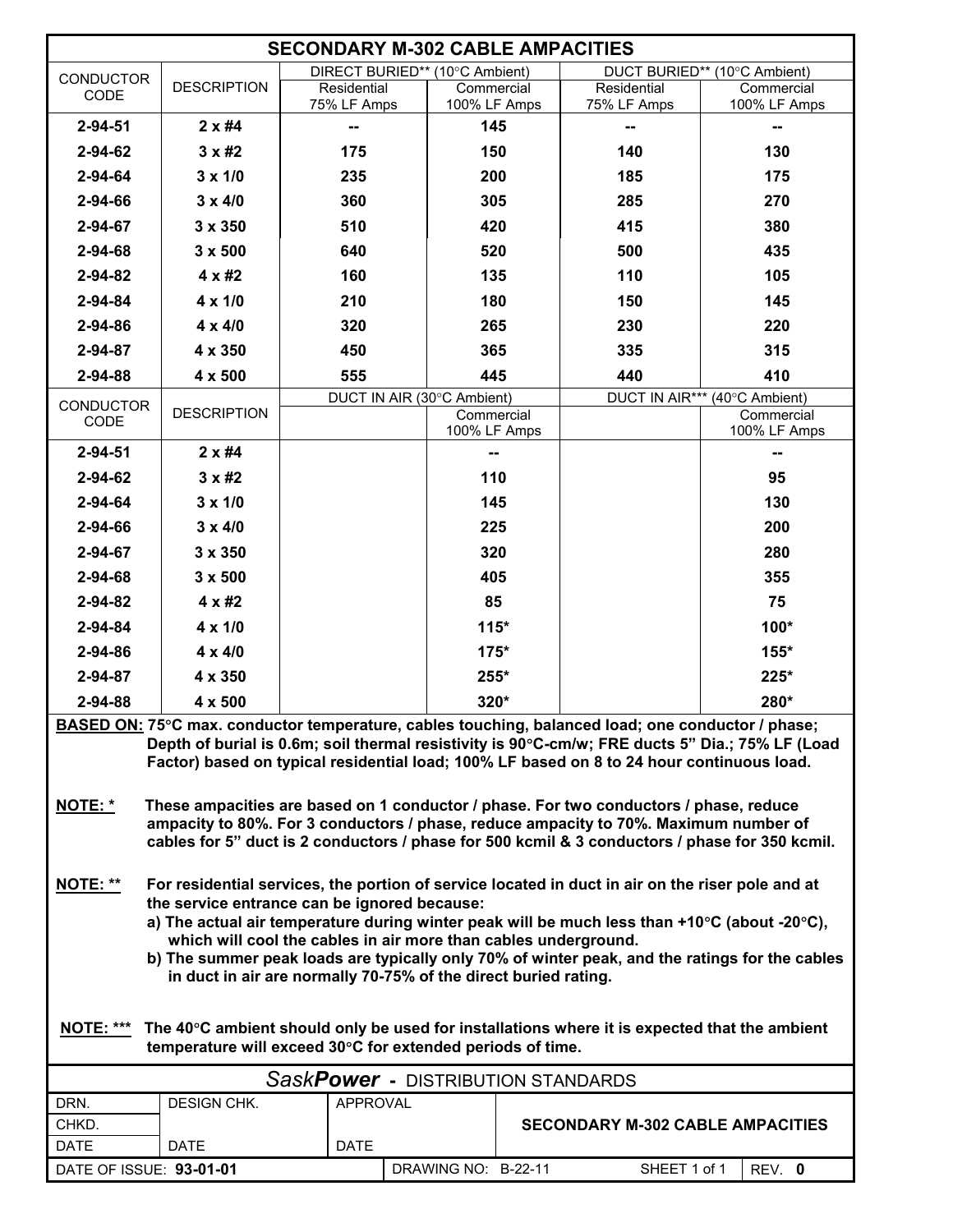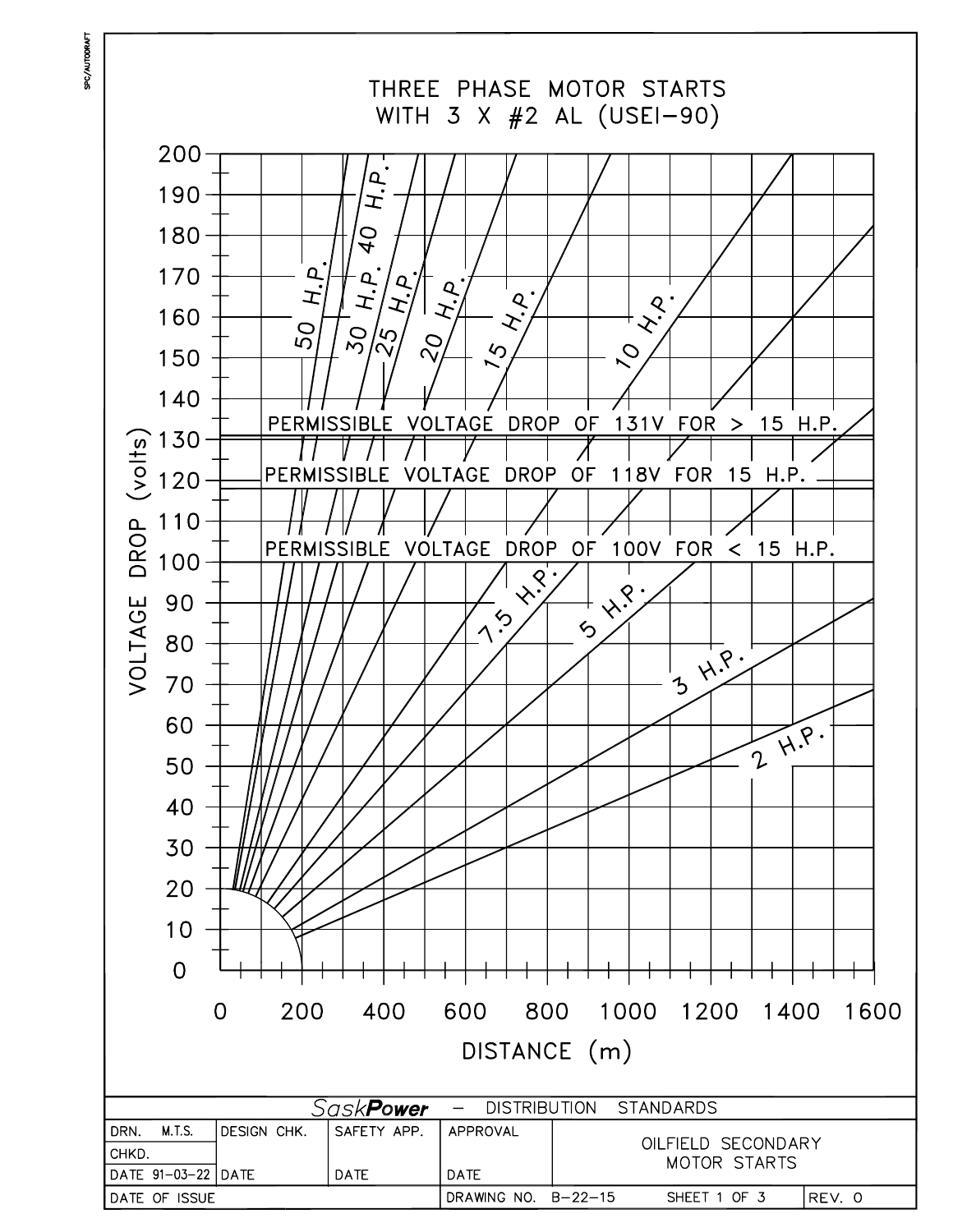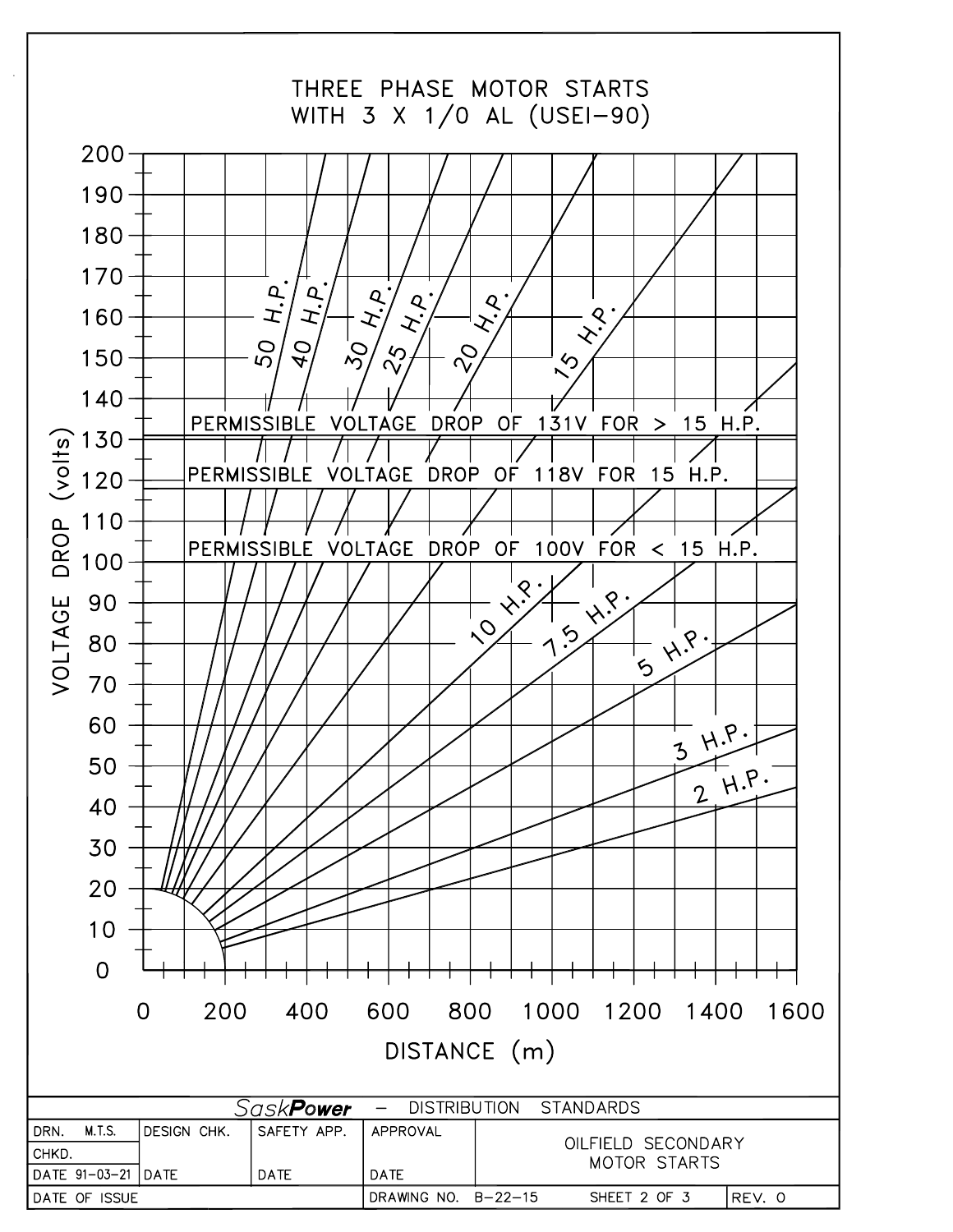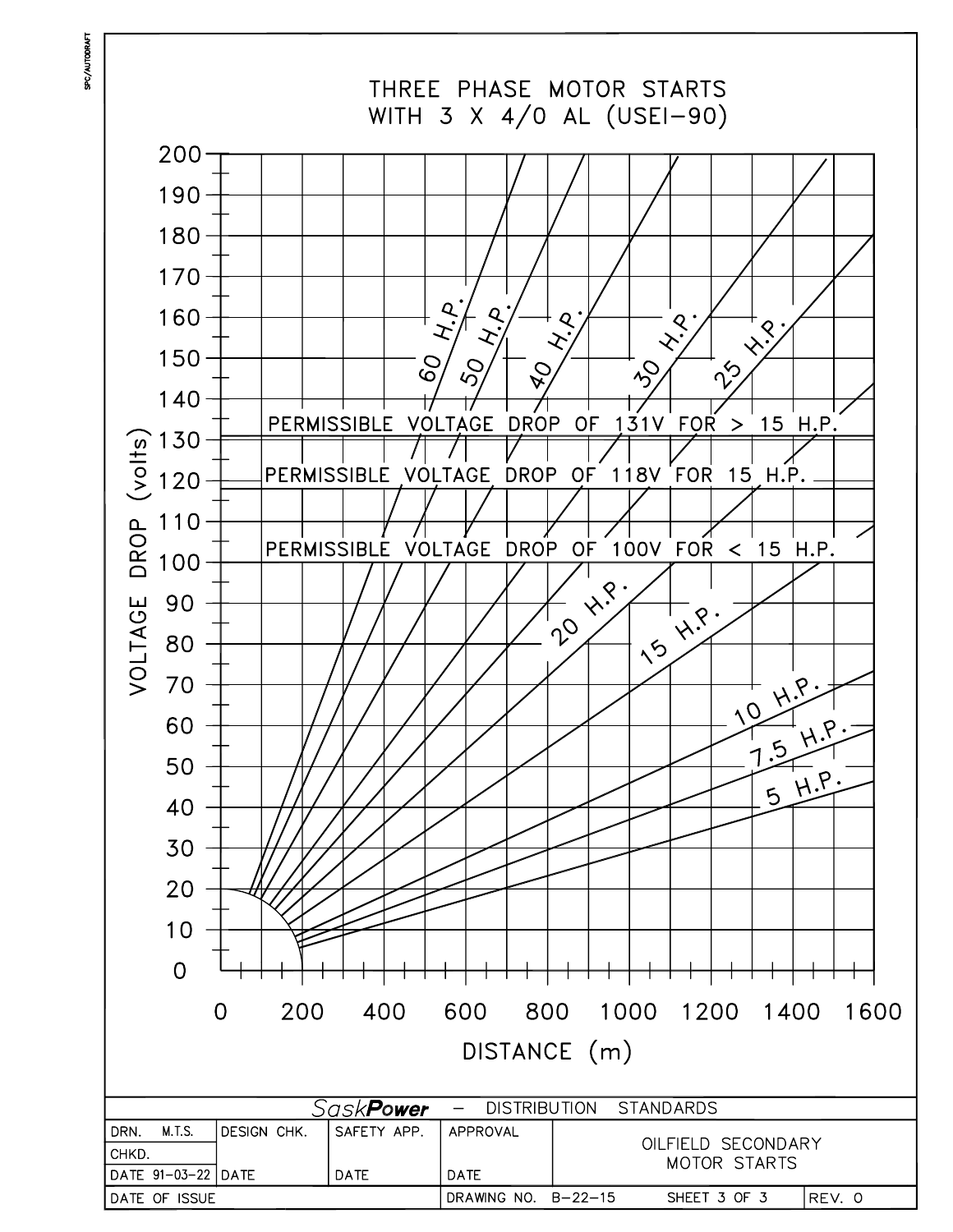

DATE OF ISSUE DRAWING NO. B-22-16 REV. 0 SHEET 1 of 1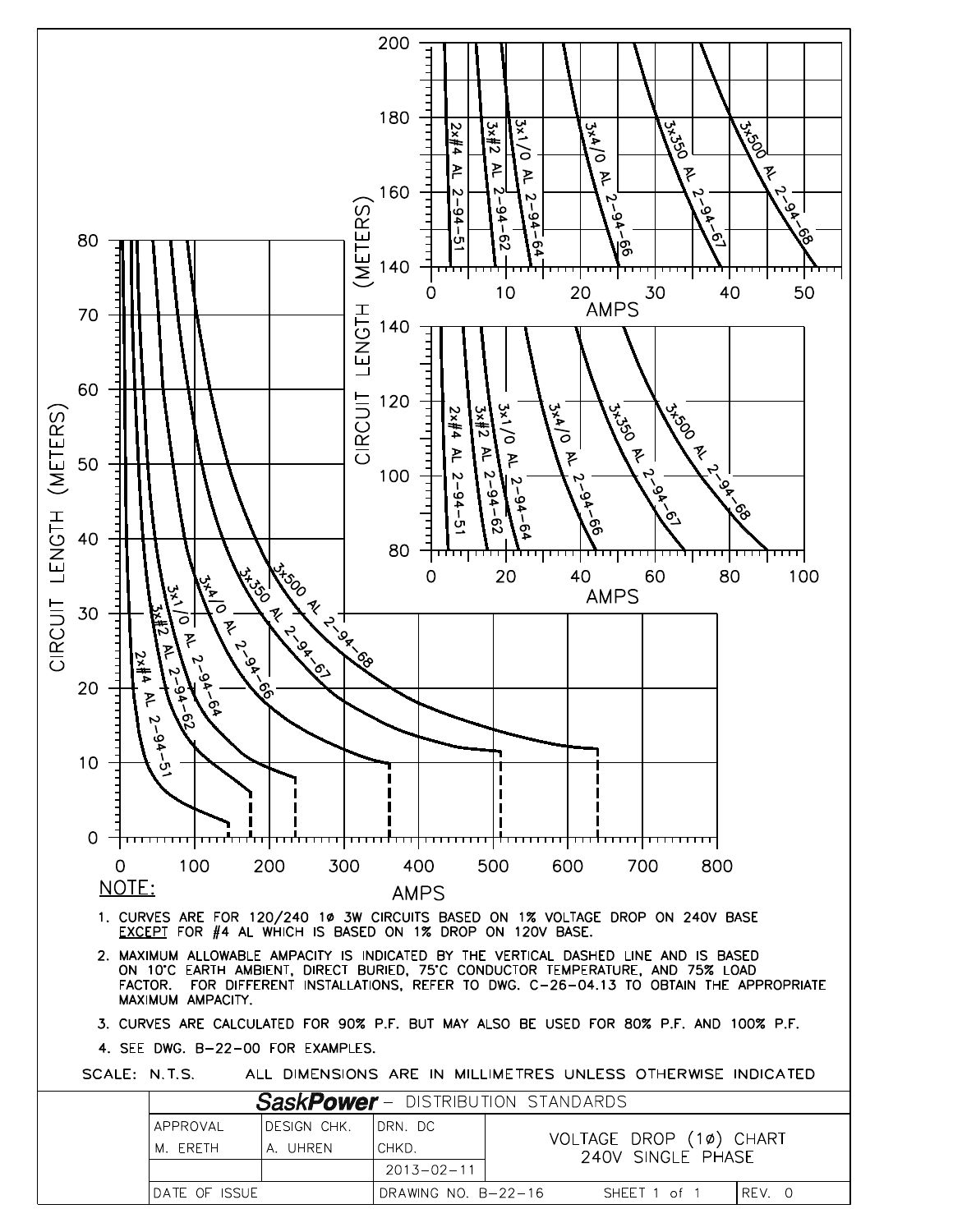

DRAWING NO.

 $B - 22 - 17$ 

SHEET 1 OF 1

REV. 0

DATE OF ISSUE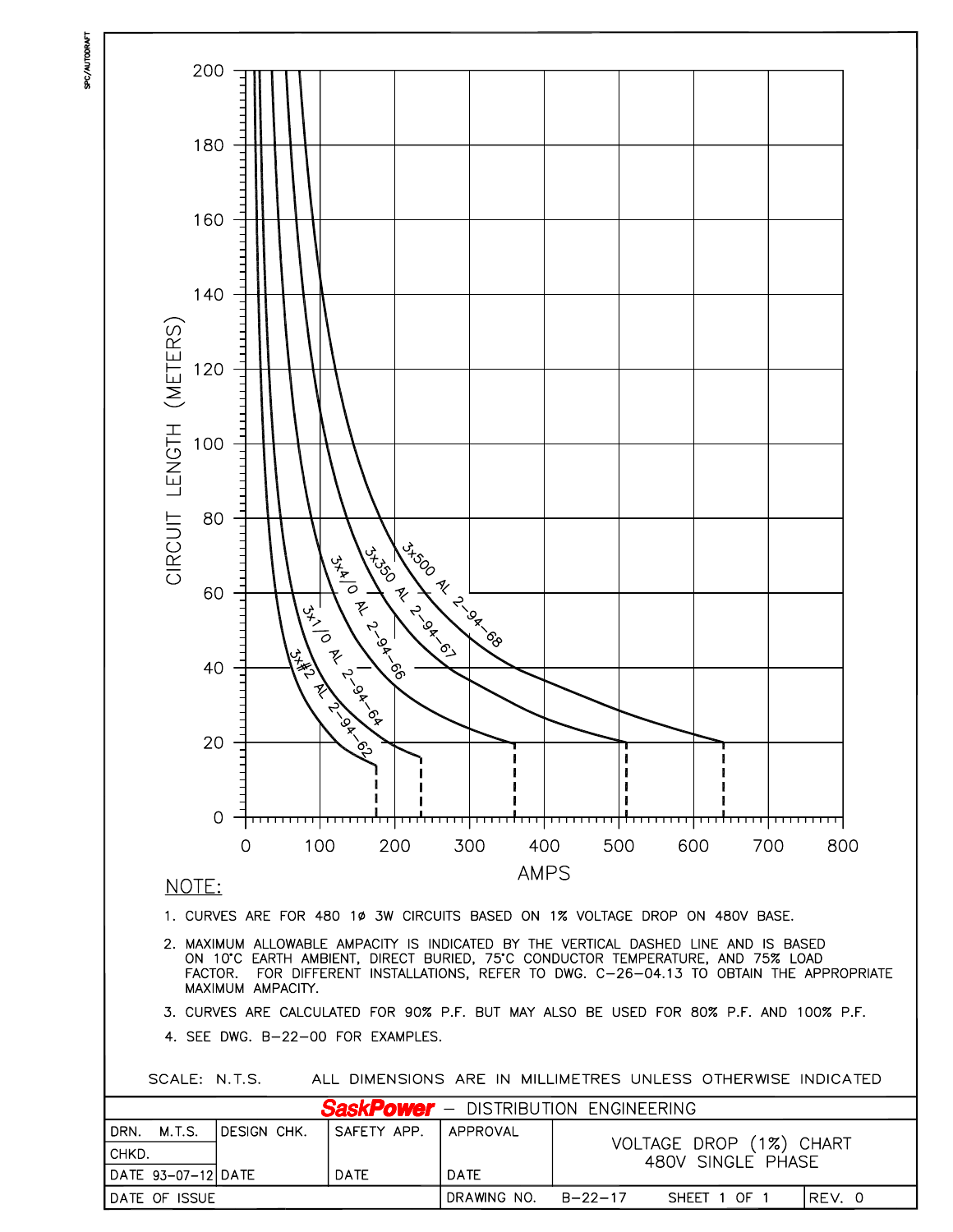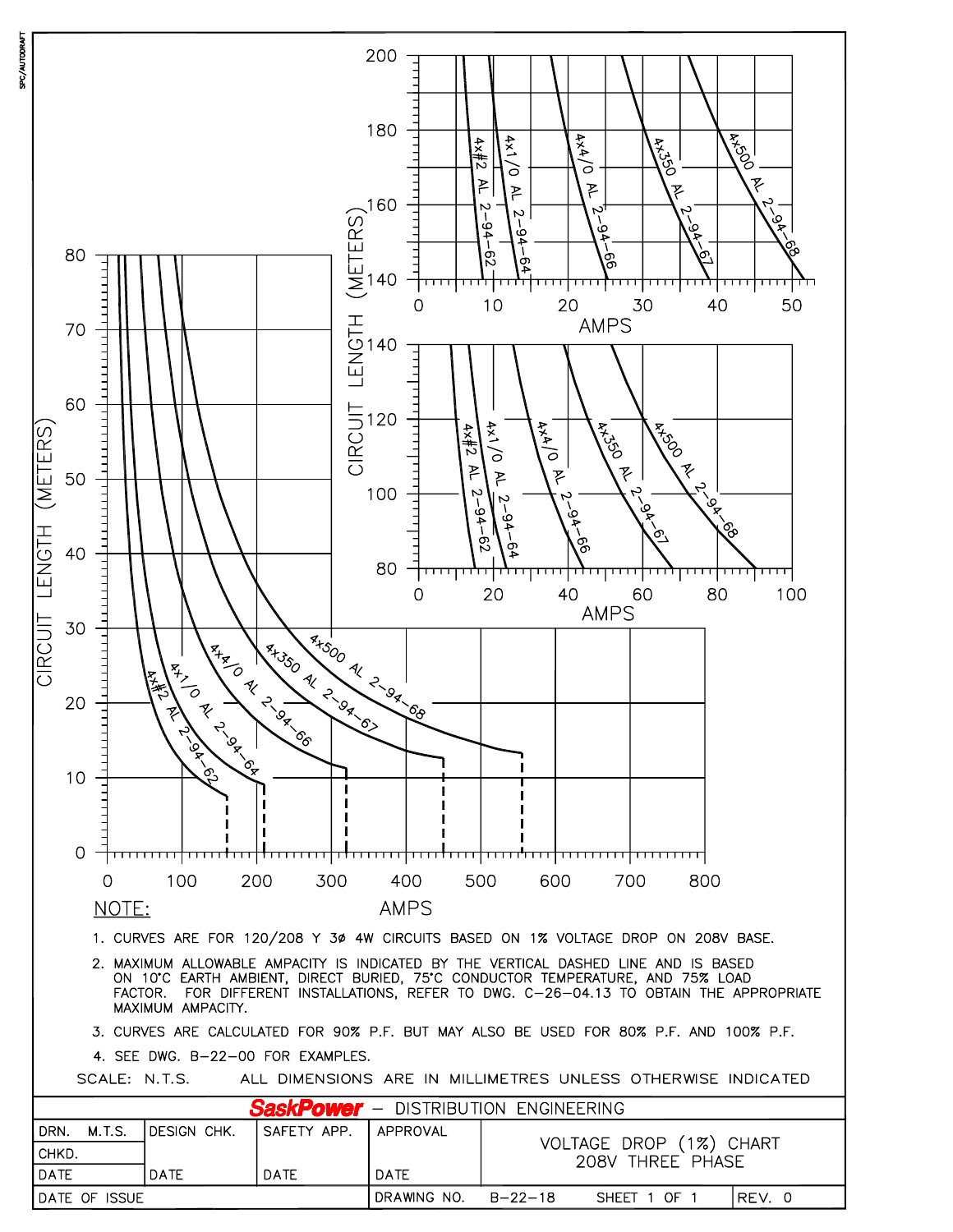

SPC/AUTODRAF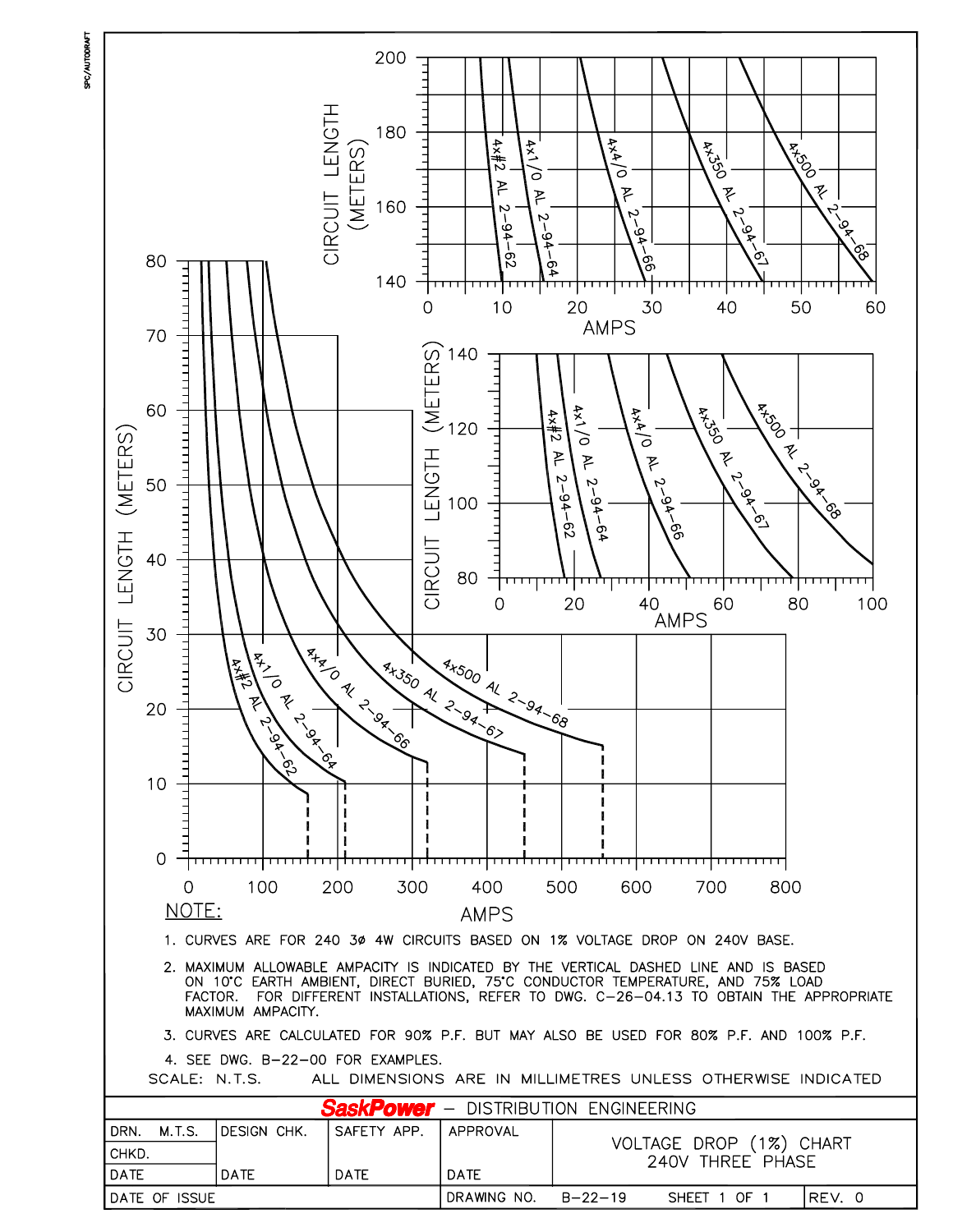